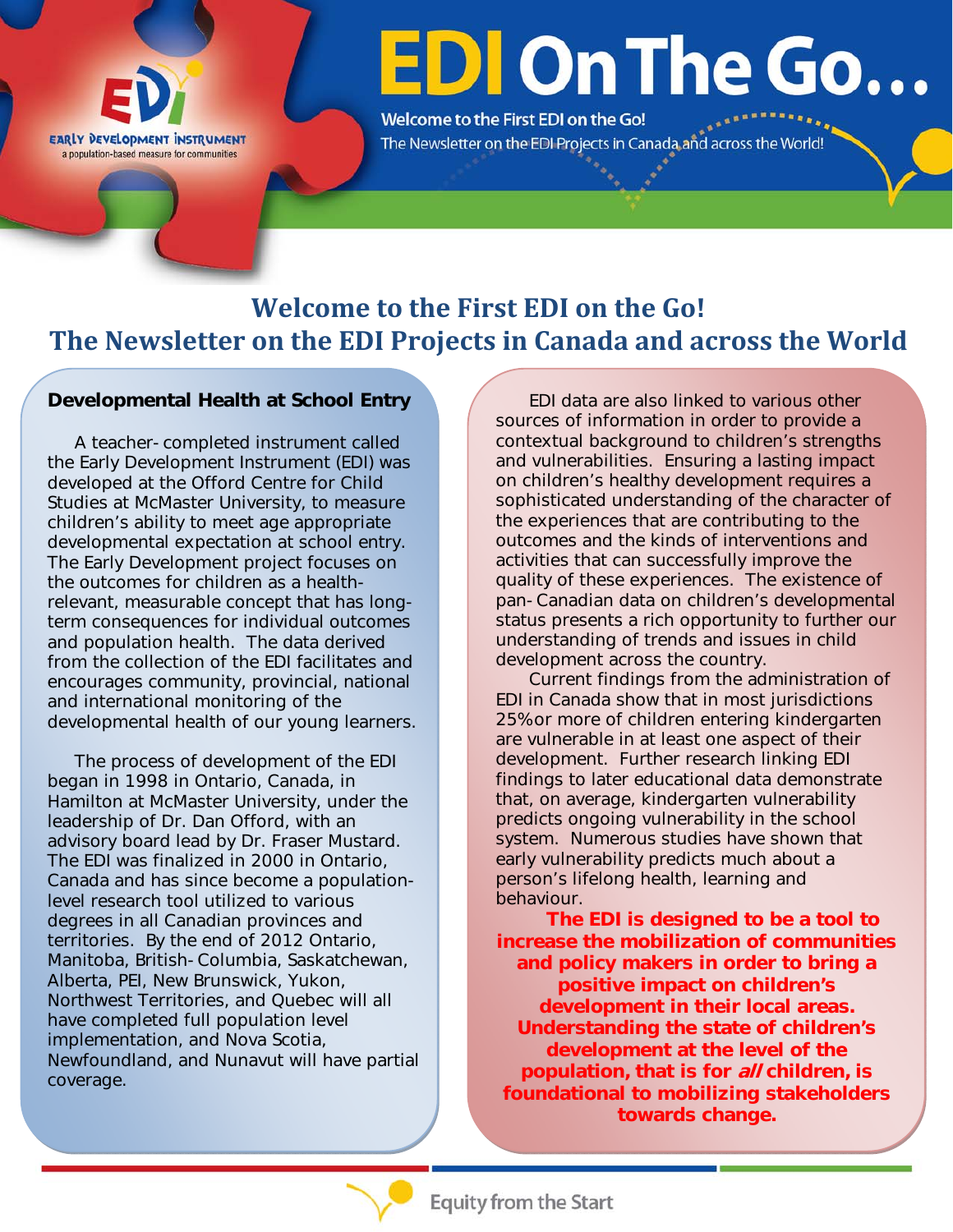

# **EDI On The Go...**

Welcome to the First EDI on the Go! The Newsletter on the EDI Projects in Canada and across the World!

## **International EDI**

 At the international level, Dr. Janus and her team and colleagues have worked with many countries who have shown interest in the EDI. A Licence for the use of the EDI has been negotiated in all of the countries listed in the table. In most of the countries, a pilot project has been completed, and in others at least one population-based or project-evaluation implementation has been conducted.

#### **How does it work?**

 A great deal of time and communication between the local team and the EDI team is required to adapt the instrument to the local context. The EDI Licence is not granted unless a satisfactory adaptation and a local validation has been completed. Considerable time is invested communicating back and forth reviewing back-translated documents, training, analysis of pilot data, and changes required to come up with the final questionnaire and guide relevant to the context in each region, yet with the level of scientific integrity across adaptations which would allows international comparisons. Magdalena or members of her team or colleagues have made trips to many of these countries and where travel is not an option, much time is invested in sharing expertise and providing information and training materials. An adaptation protocol and training module have now been developed for international use. The training, which has been standardized since 2009, is essential to ensure the integrity of the data collected with the international versions of the EDI.

| <b>Country</b>       | <b>Scope</b>                  | <b>Funder</b>                               | Year    |
|----------------------|-------------------------------|---------------------------------------------|---------|
| <b>Canada</b>        | <b>Nearly Full Population</b> | <b>Provincial Gov</b>                       | Ongoing |
| <b>Australia</b>     | <b>Full Population</b>        | <b>Federal Gov</b>                          | Ongoing |
| <b>United States</b> | <b>Regional Population</b>    | <b>Various Foundations</b>                  | Ongoing |
| <b>Mexico</b>        | Evaluation                    | <b>World Bank</b>                           | 2007    |
|                      | <b>Regional Population</b>    | <b>State Gov</b>                            | 2008    |
| <b>Jamaica</b>       | Randomized Study              | <b>World Bank</b>                           | 2003    |
| Peru                 | <b>Regional Population</b>    | <b>World Bank</b>                           | 2010    |
| <b>Brazil</b>        | <b>Regional Population</b>    | Foundation                                  | 2010-11 |
|                      | Evaluation                    | <b>UNESCO</b>                               | 2010-11 |
| <b>Chile</b>         | <b>Regional Population</b>    | Foundation                                  | 2003-10 |
| <b>Scotland</b>      | <b>Regional Population</b>    | Public Health (SCPHRP)                      | 2011-12 |
| <b>Ireland</b>       | <b>Regional Population</b>    | <b>University College Cork</b>              | 2010-11 |
|                      | Evaluation                    | University College Dublin &<br><b>NEYAI</b> | 2012    |
| <b>Netherlands</b>   | Research                      |                                             | 2007    |
| <b>Sweden</b>        | <b>Regional Population</b>    | Karlstad University                         | 2011    |
| <b>Estonia</b>       | <b>Regional Population</b>    | Tallinn City Social Welfare &<br>Health     | 2011    |
| <b>Moldova</b>       | Pilot                         | <b>World Bank</b>                           | 2006    |
| <b>Kosovo</b>        | Evaluation                    | <b>World Bank</b>                           | 2005    |
| Jordan               | <b>Regional Population</b>    | <b>UNICEF</b>                               | 2008-09 |
| <b>Mozambique</b>    | Evaluation $-$<br>population  | <b>World Bank</b>                           | 2009-11 |
| <b>Pakistan</b>      | Research                      | Aga Khan University                         | 2011    |
| <b>Hong Kong</b>     | Research                      | Hong Kong University                        | 2011    |
| <b>Vietnam</b>       | Evaluation - Regional         | <b>World Bank</b>                           | 2012    |
| <b>Philippines</b>   | Research                      | <b>UNICEF</b>                               | 2008    |
| <b>Indonesia</b>     | Evaluation                    | <b>World Bank</b>                           | Ongoing |
| <b>New Zealand</b>   | Research                      |                                             | 2002    |
| <b>Cambodia</b>      | Evaluation                    | <b>World Bank</b>                           | 2010-11 |

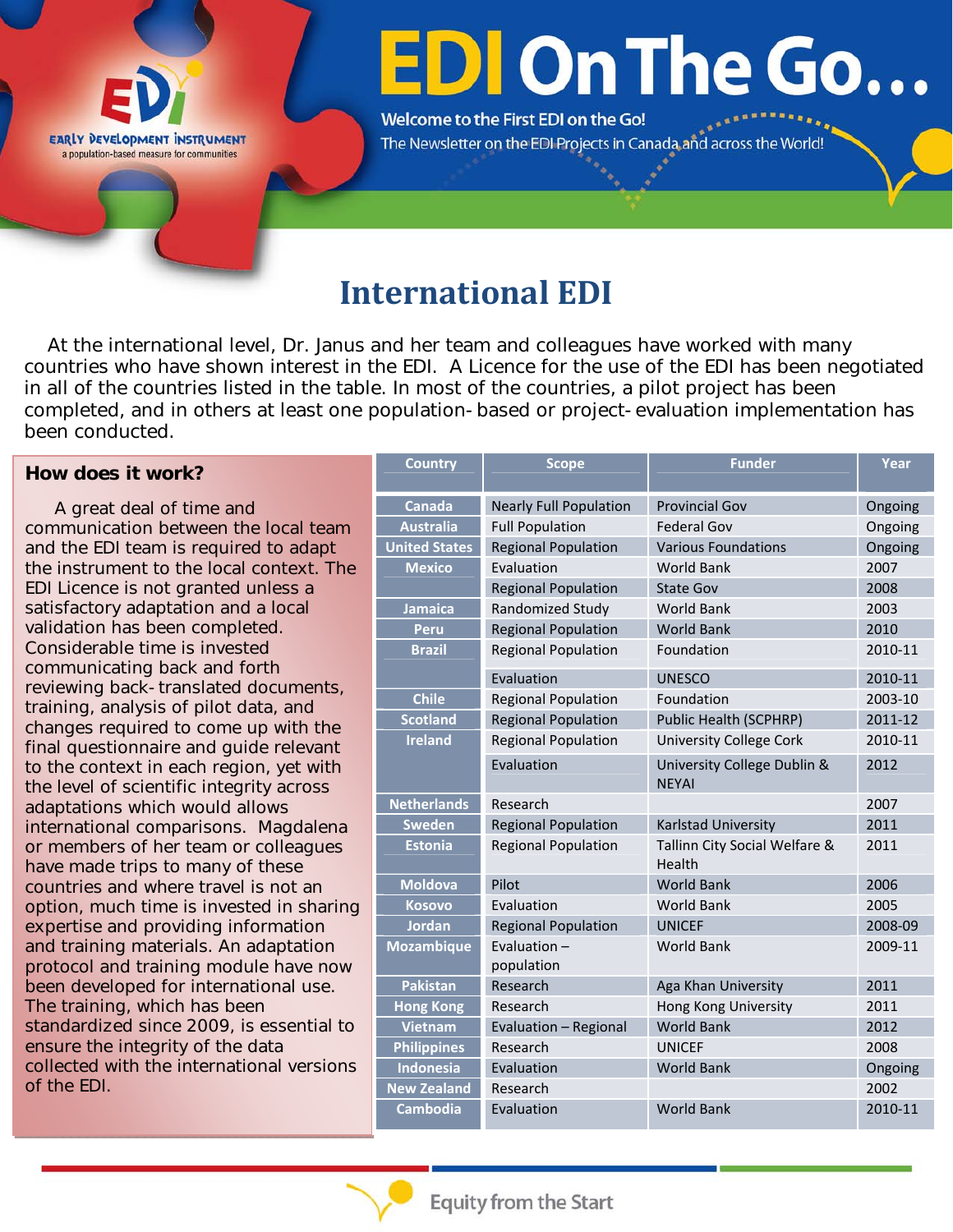

# **EDI On The Go...**

Welcome to the First EDI on the Go! The Newsletter on the EDI Projects in Canada and across the World!

In June 2010, a first EDI International Meeting of researchers from around the world using EDI or interested in early child development, has been held at McMaster University in Hamilton, to honour Dr. Dan Offord, the co-developer of the EDI. Drs. Fraser Mustard, Magdalena Janus, and Clyde Hertzman opened the conference, and Sir Michael Marmot delivered the keynote speech. These four presentations, as well as presentations from the second day of the conference are available at:

http://www.offordcentre.com/conference/edi\_home.html

 In future editions of the newsletter we plan to profile some of our partners and their achievements, both from Canada and internationally.



**For EDI related publications please visit: http://www.offordcentre.com/readiness/bibliography.htm**



**Equity from the Start**